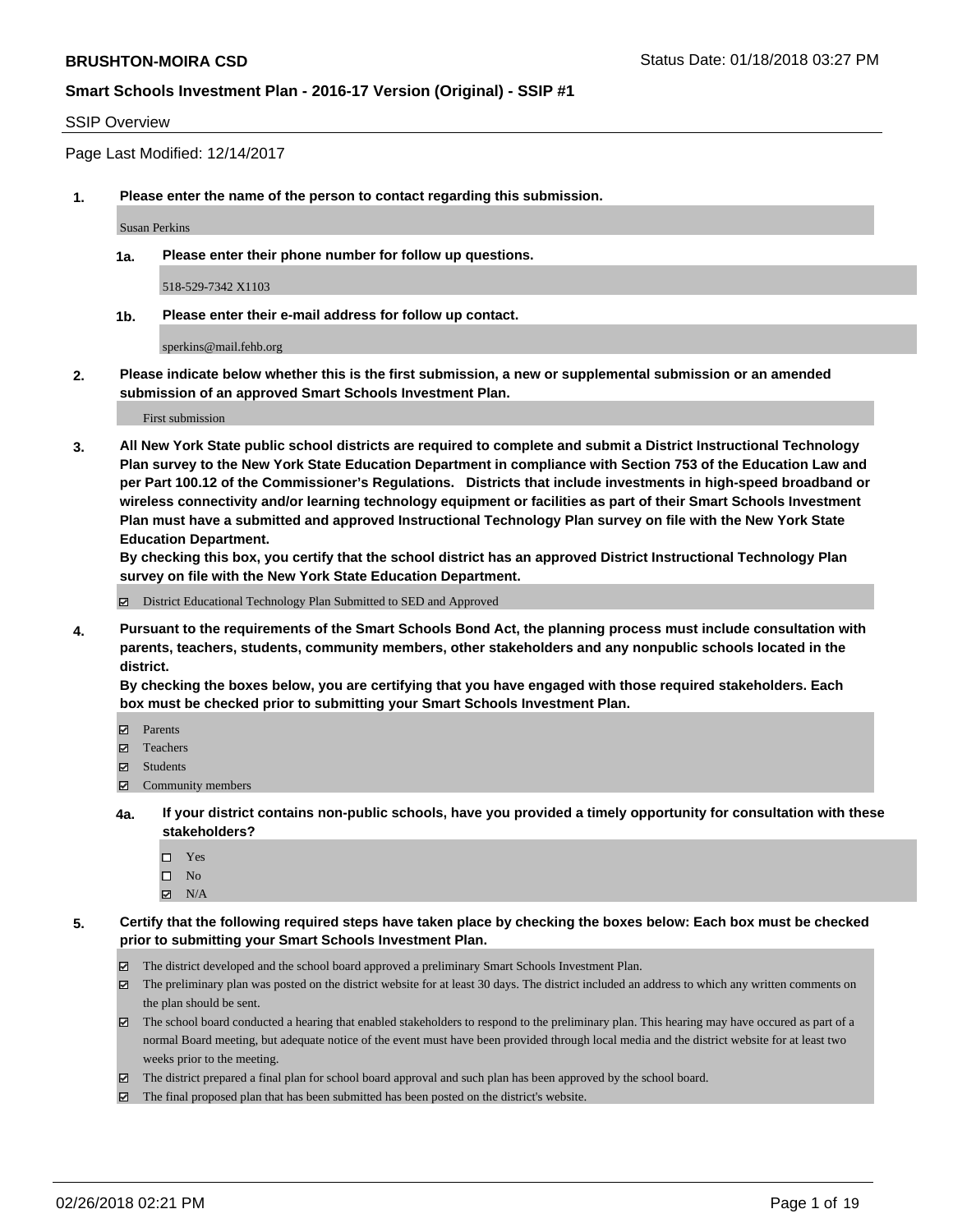SSIP Overview

Page Last Modified: 12/14/2017

**5a. Please upload the proposed Smart Schools Investment Plan (SSIP) that was posted on the district's website, along with any supporting materials. Note that this should be different than your recently submitted Educational Technology Survey. The Final SSIP, as approved by the School Board, should also be posted on the website and remain there during the course of the projects contained therein.**

BMC SSIP.pdf

**5b. Enter the webpage address where the final Smart Schools Investment Plan is posted. The Plan should remain posted for the life of the included projects.**

http://www.bmcsd.org/

**6. Please enter an estimate of the total number of students and staff that will benefit from this Smart Schools Investment Plan based on the cumulative projects submitted to date.**

875

**7. An LEA/School District may partner with one or more other LEA/School Districts to form a consortium to pool Smart Schools Bond Act funds for a project that meets all other Smart School Bond Act requirements. Each school district participating in the consortium will need to file an approved Smart Schools Investment Plan for the project and submit a signed Memorandum of Understanding that sets forth the details of the consortium including the roles of each respective district.**

 $\Box$  The district plans to participate in a consortium to partner with other school district(s) to implement a Smart Schools project.

**8. Please enter the name and 6-digit SED Code for each LEA/School District participating in the Consortium.**

| <b>Partner LEA/District</b> | <b>ISED BEDS Code</b> |
|-----------------------------|-----------------------|
| (No Response)               | (No Response)         |

#### **9. Please upload a signed Memorandum of Understanding with all of the participating Consortium partners.**

(No Response)

**10. Your district's Smart Schools Bond Act Allocation is:**

\$1,127,104

**11.** Enter the budget sub-allocations by category that you are submitting for approval at this time. If you are not budgeting SSBA funds for a category, please enter 0 (zero.) If the value entered is \$0, you will not be required to complete that survey question.

|                                              | Sub-<br>Allocations |
|----------------------------------------------|---------------------|
| <b>School Connectivity</b>                   | $\mathbf 0$         |
| <b>Connectivity Projects for Communities</b> | $\Omega$            |
| Classroom Technology                         | 341,500             |
| Pre-Kindergarten Classrooms                  | $\overline{0}$      |
| Replace Transportable Classrooms             | 0                   |
| <b>High-Tech Security Features</b>           | 10,000              |
| Totals:                                      | 351,500             |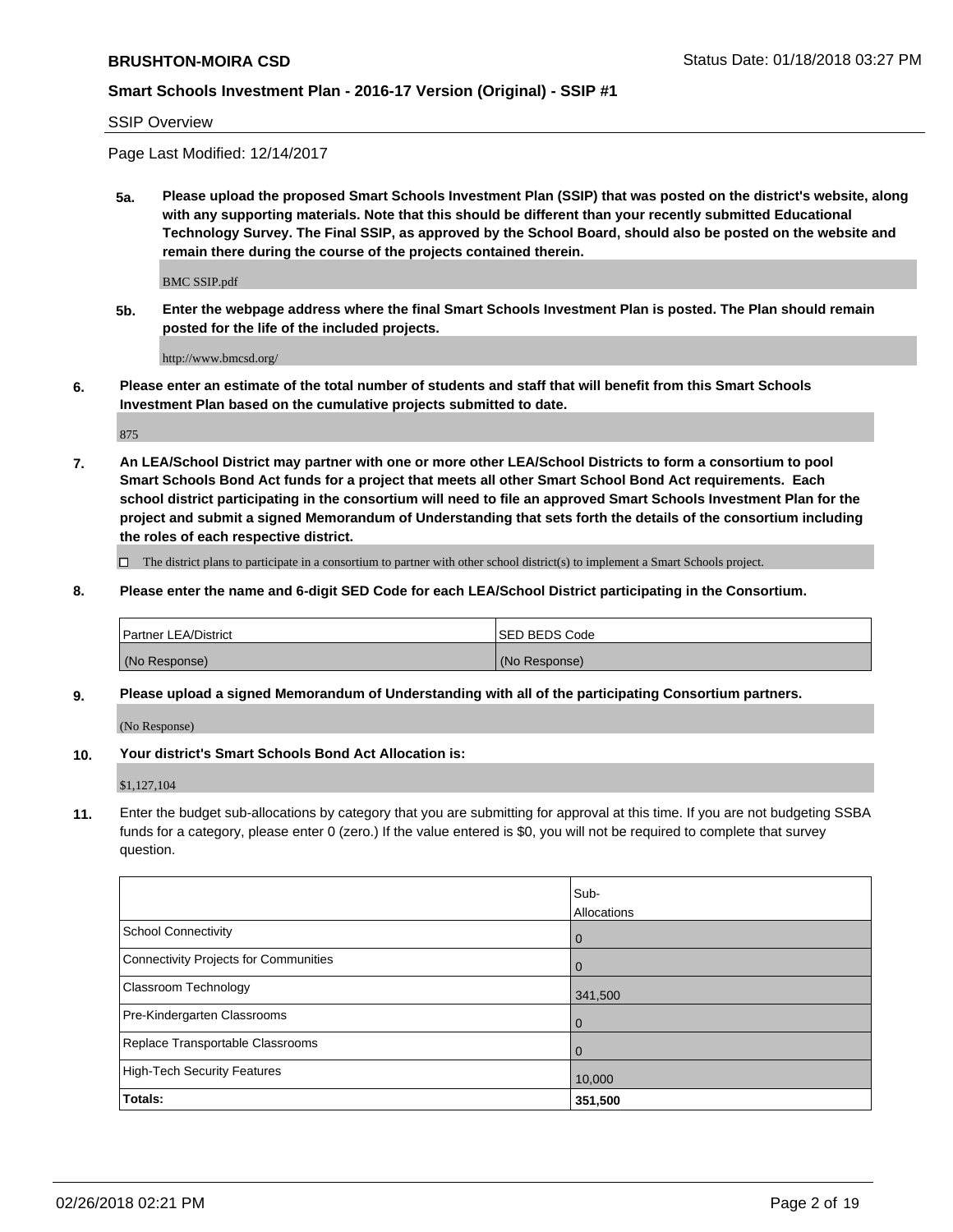#### School Connectivity

Page Last Modified: 12/15/2017

- **1. In order for students and faculty to receive the maximum benefit from the technology made available under the Smart Schools Bond Act, their school buildings must possess sufficient connectivity infrastructure to ensure that devices can be used during the school day. Smart Schools Investment Plans must demonstrate that:**
	- **• sufficient infrastructure that meets the Federal Communications Commission's 100 Mbps per 1,000 students standard currently exists in the buildings where new devices will be deployed, or**
	- **• is a planned use of a portion of Smart Schools Bond Act funds, or**
	- **• is under development through another funding source.**

**Smart Schools Bond Act funds used for technology infrastructure or classroom technology investments must increase the number of school buildings that meet or exceed the minimum speed standard of 100 Mbps per 1,000 students and staff within 12 months. This standard may be met on either a contracted 24/7 firm service or a "burstable" capability. If the standard is met under the burstable criteria, it must be:**

**1. Specifically codified in a service contract with a provider, and**

**2. Guaranteed to be available to all students and devices as needed, particularly during periods of high demand, such as computer-based testing (CBT) periods.**

**Please describe how your district already meets or is planning to meet this standard within 12 months of plan submission.**

(No Response)

- **1a. If a district believes that it will be impossible to meet this standard within 12 months, it may apply for a waiver of this requirement, as described on the Smart Schools website. The waiver must be filed and approved by SED prior to submitting this survey.**
	- By checking this box, you are certifying that the school district has an approved waiver of this requirement on file with the New York State Education Department.
- **2.** Connectivity Speed Calculator **(Required)**

|                         | l Number of<br><b>Students</b> | Multiply by<br>100 Kbps | Divide by 1000 Current Speed<br>to Convert to<br>Required<br>l Speed in Mb | lin Mb           | Expected<br>Speed to be<br>Attained Within Required<br>12 Months | Expected Date<br><b>When</b><br>Speed Will be<br>l Met |
|-------------------------|--------------------------------|-------------------------|----------------------------------------------------------------------------|------------------|------------------------------------------------------------------|--------------------------------------------------------|
| <b>Calculated Speed</b> | (No<br>Response)               | (No Response)           | (No<br>Response)                                                           | (No<br>Response) | (No<br>Response)                                                 | l (No<br>Response)                                     |

**3. Describe how you intend to use Smart Schools Bond Act funds for high-speed broadband and/or wireless connectivity projects in school buildings.**

(No Response)

**4. Describe the linkage between the district's District Instructional Technology Plan and the proposed projects. (There should be a link between your response to this question and your response to Question 1 in Part E. Curriculum and Instruction "What are the district's plans to use digital connectivity and technology to improve teaching and learning?)**

(No Response)

**5. If the district wishes to have students and staff access the Internet from wireless devices within the school building, or in close proximity to it, it must first ensure that it has a robust Wi-Fi network in place that has sufficient bandwidth to meet user demand.**

**Please describe how you have quantified this demand and how you plan to meet this demand.**

(No Response)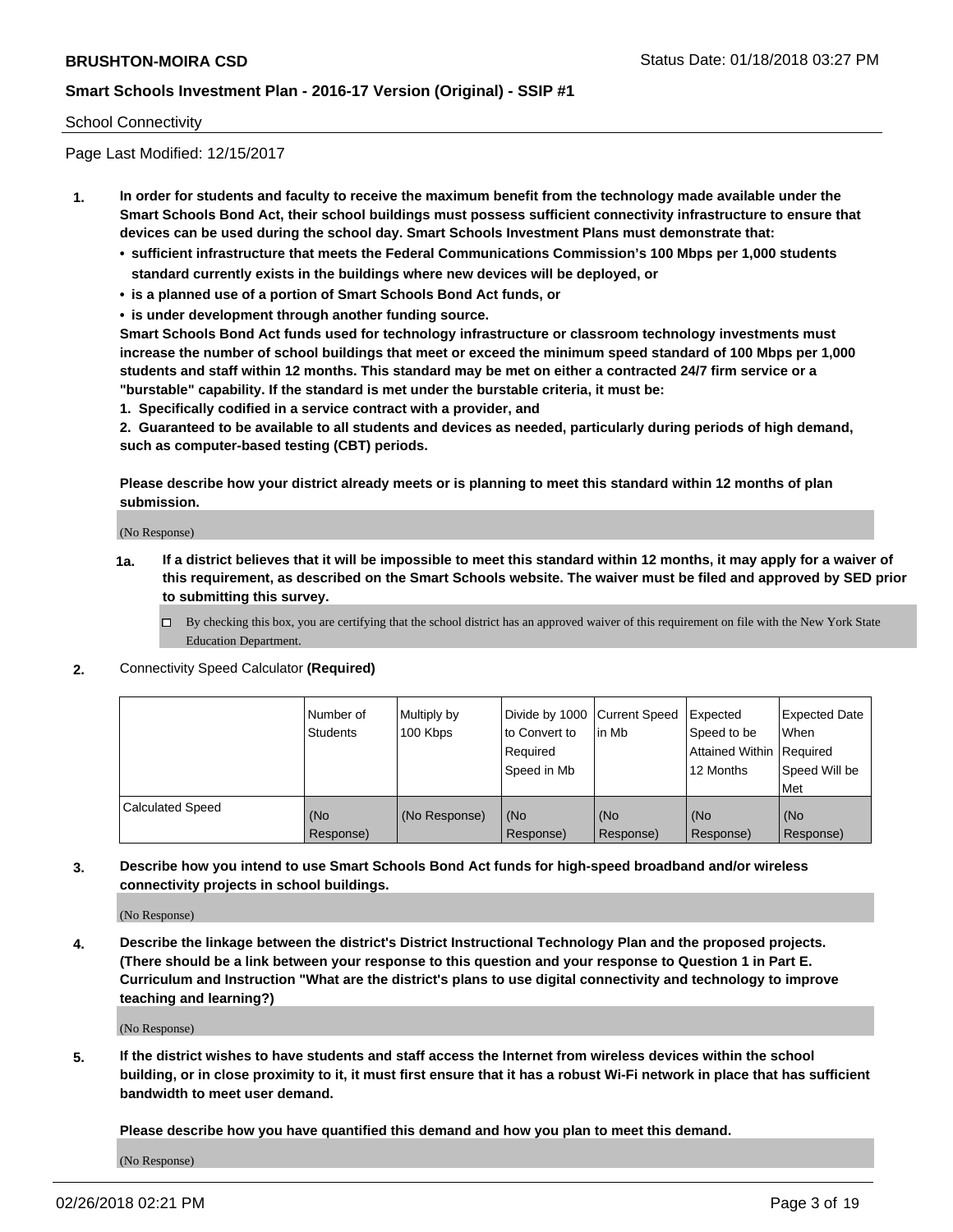#### School Connectivity

Page Last Modified: 12/15/2017

**6. As indicated on Page 5 of the guidance, the Office of Facilities Planning will have to conduct a preliminary review of all capital projects, including connectivity projects.**

**Please indicate on a separate row each project number given to you by the Office of Facilities Planning.**

| <b>Project Number</b> |  |
|-----------------------|--|
| (No Response)         |  |

**7. Certain high-tech security and connectivity infrastructure projects may be eligible for an expedited review process as determined by the Office of Facilities Planning.**

#### **Was your project deemed eligible for streamlined review?**

(No Response)

#### **8. Include the name and license number of the architect or engineer of record.**

| Name          | License Number |
|---------------|----------------|
| (No Response) | (No Response)  |

**9.** If you are submitting an allocation for **School Connectivity** complete this table.

**Note that the calculated Total at the bottom of the table must equal the Total allocation for this category that you entered in the SSIP Overview overall budget.** 

|                                            | Sub-          |
|--------------------------------------------|---------------|
|                                            | Allocation    |
| Network/Access Costs                       | (No Response) |
| Outside Plant Costs                        | (No Response) |
| School Internal Connections and Components | (No Response) |
| Professional Services                      | (No Response) |
| Testing                                    | (No Response) |
| <b>Other Upfront Costs</b>                 | (No Response) |
| <b>Other Costs</b>                         | (No Response) |
| Totals:                                    | 0             |

**10. Please detail the type, quantity, per unit cost and total cost of the eligible items under each sub-category. This is especially important for any expenditures listed under the "Other" category. All expenditures must be eligible for tax-exempt financing to be reimbursed through the SSBA. Sufficient detail must be provided so that we can verify this is the case. If you have any questions, please contact us directly through smartschools@nysed.gov. NOTE: Wireless Access Points should be included in this category, not under Classroom Educational Technology, except those that will be loaned/purchased for nonpublic schools.**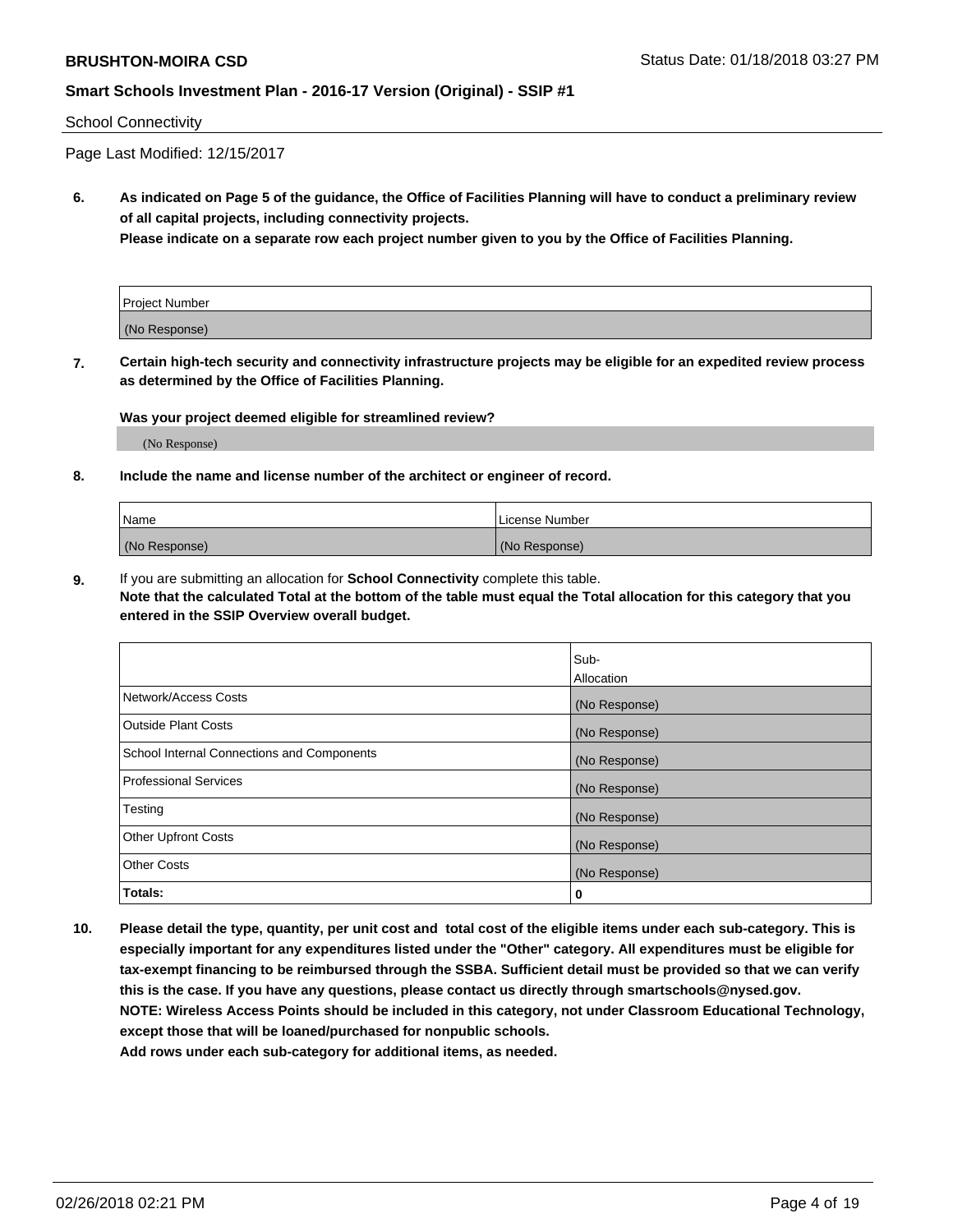School Connectivity

Page Last Modified: 12/15/2017

| Select the allowable expenditure | Item to be purchased | Quantity      | Cost per Item | <b>Total Cost</b> |
|----------------------------------|----------------------|---------------|---------------|-------------------|
| type.                            |                      |               |               |                   |
| Repeat to add another item under |                      |               |               |                   |
| each type.                       |                      |               |               |                   |
| (No Response)                    | (No Response)        | (No Response) | (No Response) | (No Response)     |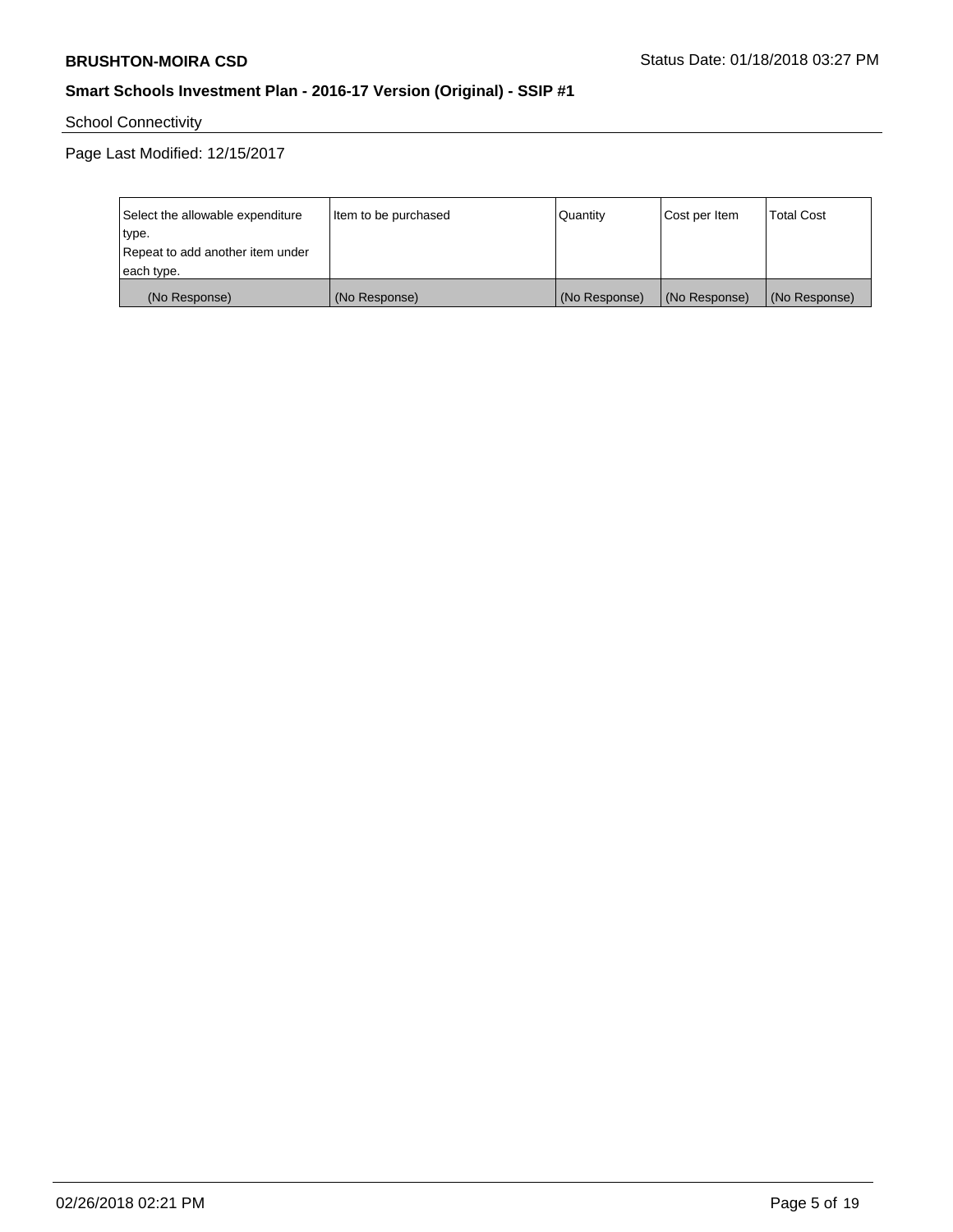Community Connectivity (Broadband and Wireless)

Page Last Modified: 12/14/2017

**1. Describe how you intend to use Smart Schools Bond Act funds for high-speed broadband and/or wireless connectivity projects in the community.**

(No Response)

**2. Please describe how the proposed project(s) will promote student achievement and increase student and/or staff access to the Internet in a manner that enhances student learning and/or instruction outside of the school day and/or school building.**

(No Response)

**3. Community connectivity projects must comply with all the necessary local building codes and regulations (building and related permits are not required prior to plan submission).**

 $\Box$  I certify that we will comply with all the necessary local building codes and regulations.

**4. Please describe the physical location of the proposed investment.**

(No Response)

**5. Please provide the initial list of partners participating in the Community Connectivity Broadband Project, along with their Federal Tax Identification (Employer Identification) number.**

| <b>Project Partners</b> | l Federal ID # |
|-------------------------|----------------|
| (No Response)           | (No Response)  |

**6.** If you are submitting an allocation for **Community Connectivity**, complete this table. **Note that the calculated Total at the bottom of the table must equal the Total allocation for this category that you entered in the SSIP Overview overall budget.**

|                                    | Sub-Allocation |
|------------------------------------|----------------|
| Network/Access Costs               | (No Response)  |
| Outside Plant Costs                | (No Response)  |
| <b>Tower Costs</b>                 | (No Response)  |
| <b>Customer Premises Equipment</b> | (No Response)  |
| Professional Services              | (No Response)  |
| Testing                            | (No Response)  |
| <b>Other Upfront Costs</b>         | (No Response)  |
| <b>Other Costs</b>                 | (No Response)  |
| Totals:                            | 0              |

**7. Please detail the type, quantity, per unit cost and total cost of the eligible items under each sub-category. This is especially important for any expenditures listed under the "Other" category. All expenditures must be capital-bond eligible to be reimbursed through the SSBA. If you have any questions, please contact us directly through smartschools@nysed.gov.**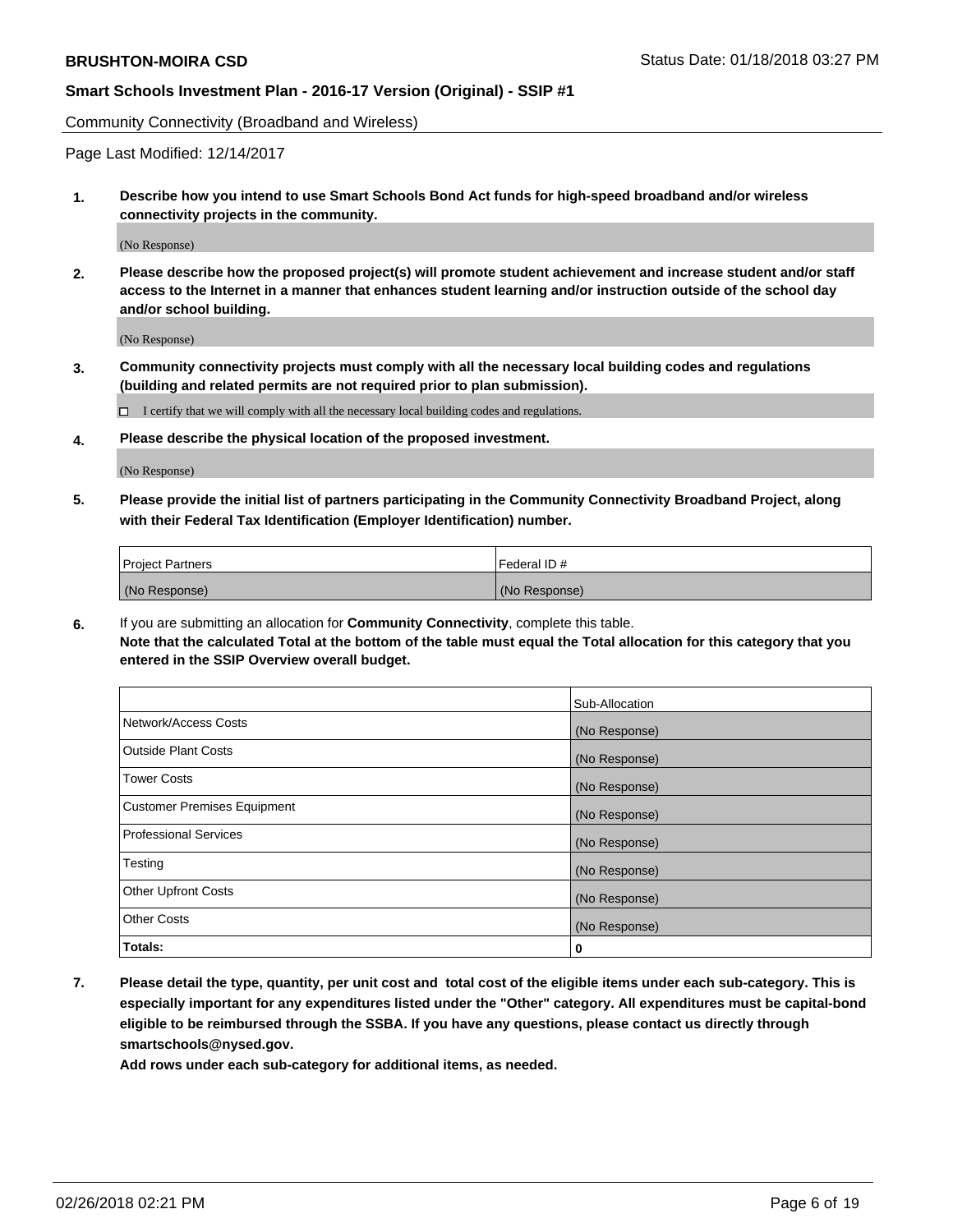Community Connectivity (Broadband and Wireless)

Page Last Modified: 12/14/2017

| Select the allowable expenditure | Item to be purchased | Quantity      | Cost per Item | <b>Total Cost</b> |
|----------------------------------|----------------------|---------------|---------------|-------------------|
| type.                            |                      |               |               |                   |
| Repeat to add another item under |                      |               |               |                   |
| each type.                       |                      |               |               |                   |
| (No Response)                    | (No Response)        | (No Response) | (No Response) | (No Response)     |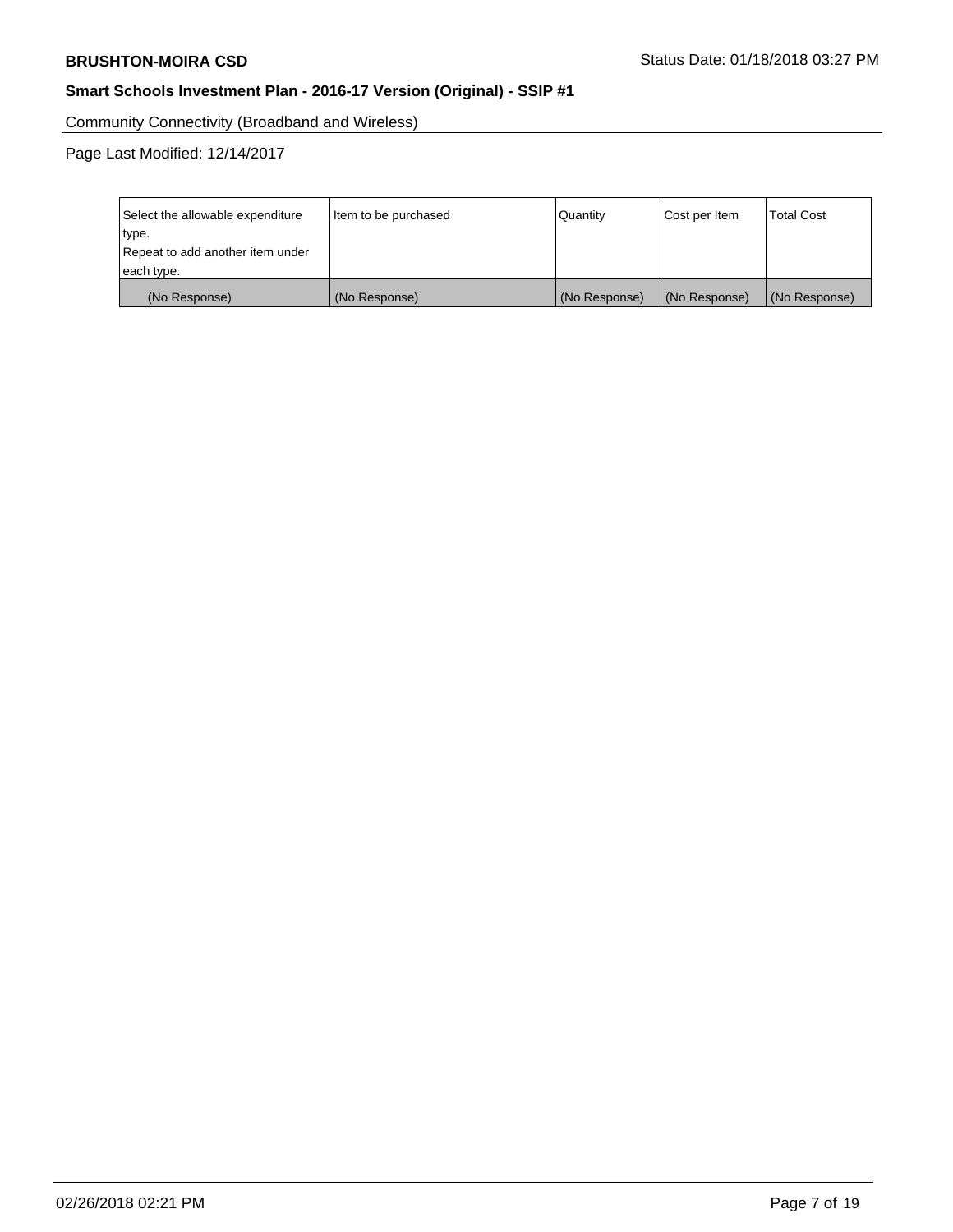#### Classroom Learning Technology

Page Last Modified: 12/14/2017

**1. In order for students and faculty to receive the maximum benefit from the technology made available under the Smart Schools Bond Act, their school buildings must possess sufficient connectivity infrastructure to ensure that devices can be used during the school day. Smart Schools Investment Plans must demonstrate that sufficient infrastructure that meets the Federal Communications Commission's 100 Mbps per 1,000 students standard currently exists in the buildings where new devices will be deployed, or is a planned use of a portion of Smart Schools Bond Act funds, or is under development through another funding source.**

**Smart Schools Bond Act funds used for technology infrastructure or classroom technology investments must increase the number of school buildings that meet or exceed the minimum speed standard of 100 Mbps per 1,000 students and staff within 12 months. This standard may be met on either a contracted 24/7 firm service or a "burstable" capability. If the standard is met under the burstable criteria, it must be:**

**1. Specifically codified in a service contract with a provider, and**

**2. Guaranteed to be available to all students and devices as needed, particularly during periods of high demand, such as computer-based testing (CBT) periods.**

**Please describe how your district already meets or is planning to meet this standard within 12 months of plan submission.**

The district current speed is 40 Mb. This speed meets the District's current needs (see the following link:). http://www.bmcsd.org/district/SmartSchools/BMC\_BandwidthReport.pdf

The District will be increasing the speed to 80 Mb by the end of fiscal year 6/30/18.

- **1a. If a district believes that it will be impossible to meet this standard within 12 months, it may apply for a waiver of this requirement, as described on the Smart Schools website. The waiver must be filed and approved by SED prior to submitting this survey.**
	- By checking this box, you are certifying that the school district has an approved waiver of this requirement on file with the New York State Education Department.
- **2.** Connectivity Speed Calculator **(Required)**

|                         | Number of<br>Students | Multiply by<br>100 Kbps | Divide by 1000 Current Speed<br>to Convert to<br>Required | lin Mb | Expected<br>Speed to be<br>Attained Within   Required | <b>Expected Date</b><br>When |
|-------------------------|-----------------------|-------------------------|-----------------------------------------------------------|--------|-------------------------------------------------------|------------------------------|
|                         |                       |                         | Speed in Mb                                               |        | 12 Months                                             | Speed Will be<br>Met         |
| <b>Calculated Speed</b> | 800                   | 80,000                  | 80                                                        | 40     | 80                                                    | 6/30/2018                    |

**3. If the district wishes to have students and staff access the Internet from wireless devices within the school building, or in close proximity to it, it must first ensure that it has a robust Wi-Fi network in place that has sufficient bandwidth to meet user demand.**

**Please describe how you have quantified this demand and how you plan to meet this demand.**

Current demand is met. Please see the attached bandwidth report listed in #1 above. The District plans to be up to 80 Mb by June 30, 2018. To quantify, the cost is \$94 per 10 Mb. The District will incur another \$3,760 in order to meet this demand.

Our most recent bandwidth test was on 12/5/17. See the following link:

http://www.bmcsd.org/district/SmartSchools/BMC\_BandwidthReport.pdf

Please copy and paste the link into your browser for viewing purposes.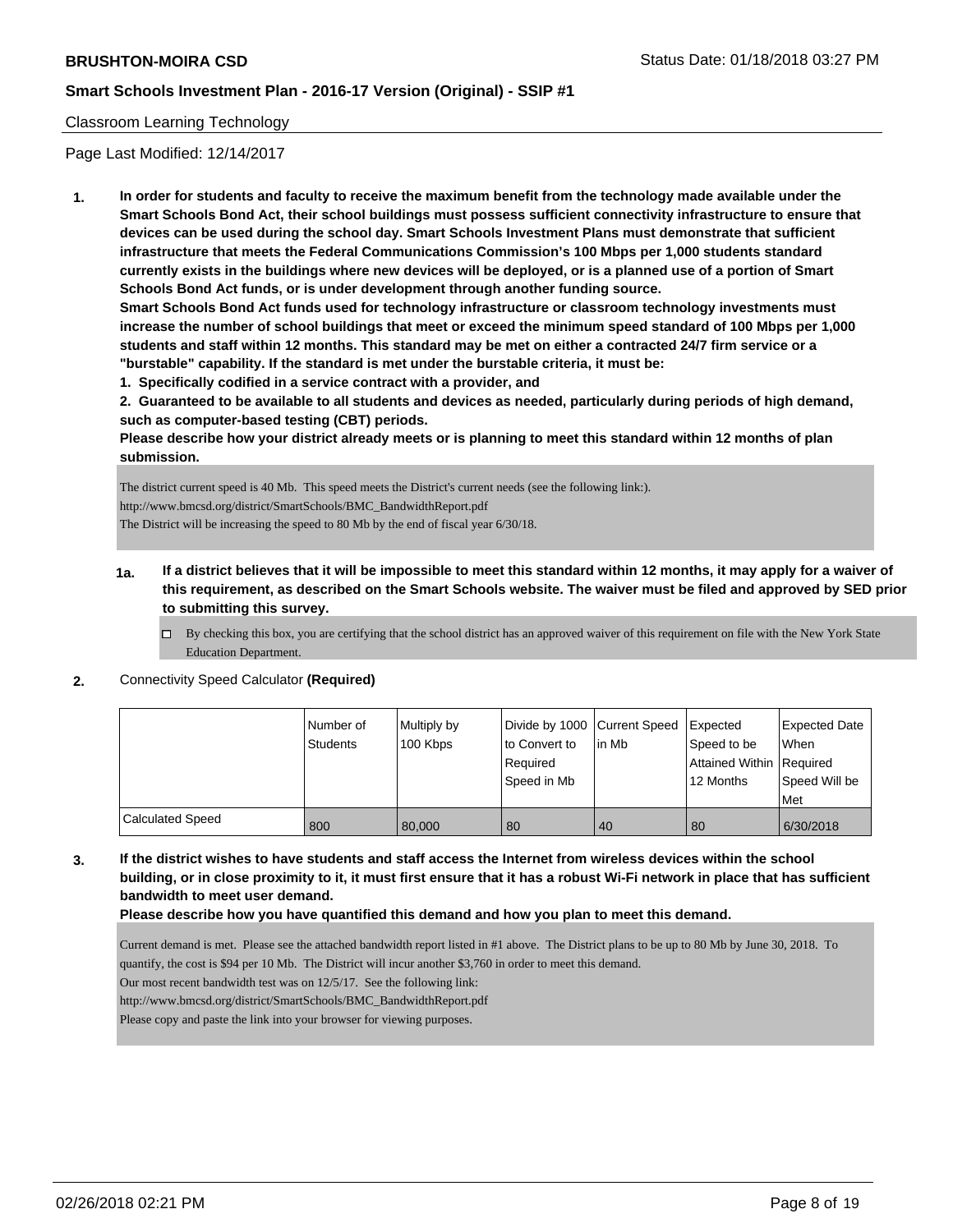#### Classroom Learning Technology

Page Last Modified: 12/14/2017

**4. All New York State public school districts are required to complete and submit an Instructional Technology Plan survey to the New York State Education Department in compliance with Section 753 of the Education Law and per Part 100.12 of the Commissioner's Regulations.**

**Districts that include educational technology purchases as part of their Smart Schools Investment Plan must have a submitted and approved Instructional Technology Plan survey on file with the New York State Education Department.**

- By checking this box, you are certifying that the school district has an approved Instructional Technology Plan survey on file with the New York State Education Department.
- **5. Describe the devices you intend to purchase and their compatibility with existing or planned platforms or systems. Specifically address the adequacy of each facility's electrical, HVAC and other infrastructure necessary to install and support the operation of the planned technology.**

The District is proceeding towards being a Google school. The District plans to purchase as outlined in number 15 of this section. The District plans to purchase the following:

1. 20 Interactive Displays @ \$5,000 = \$100,000

2. 690 Chromebooks @ \$350 = \$241,500

The existing platforms and systems will support the above purchase. The District has adequate electrical/HVAC and other infrastructure necessary to support these purchases.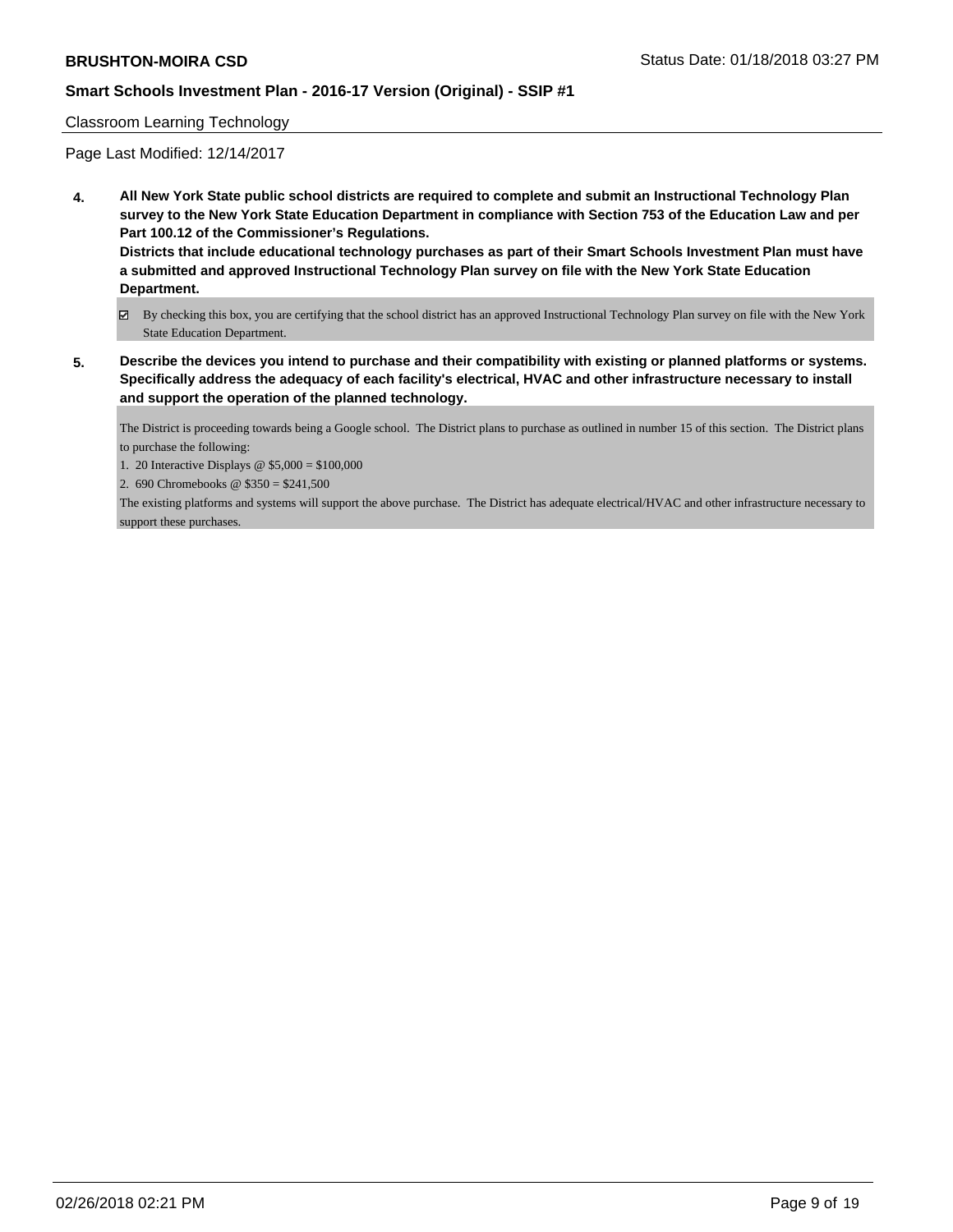#### Classroom Learning Technology

Page Last Modified: 12/14/2017

- **6. Describe how the proposed technology purchases will:**
	- **> enhance differentiated instruction;**
	- **> expand student learning inside and outside the classroom;**
	- **> benefit students with disabilities and English language learners; and**
	- **> contribute to the reduction of other learning gaps that have been identified within the district.**

**The expectation is that districts will place a priority on addressing the needs of students who struggle to succeed in a rigorous curriculum. Responses in this section should specifically address this concern and align with the district's Instructional Technology Plan (in particular Question 2 of E. Curriculum and Instruction: "Does the district's instructional technology plan address the needs of students with disabilities to ensure equitable access to instruction, materials and assessments?" and Question 3 of the same section: "Does the district's instructional technology plan address the provision of assistive technology specifically for students with disabilities to ensure access to and participation in the general curriculum?"**

Brushton-Moira Central School students will become academically powerful individuals able to meet high quality academic standards. The district is focused on empowering all students with the academic skills and rich civic and social experiences that will enable them to further their educational goals and become active, responsible, and positively contributing members of society. Students will develop important decision-making, critical thinking, and 21st Century technological skills, and the ability to communicate effectively. All members of our school community will share accountability for creating a positive and supportive educational environment, and for achieving successful student outcomes. The visions of the Brushton-Moira Central School are: 1. All students will have access to a personal electronic device with access to 690 chromebooks. The 20 interactive displays will be used to replace the older smartboards purchased in 2009. 2. Teachers and students will be able to have access to not only local resources but global resources 3. Differentiation supported 4. Further student engagement through classroom participation, collaborative learning, teacher/student interaction 5. 21st Century learning skills in the area of technology 6. Project based learning 7. Provide computer and internet access to students and community beyond school hours. Goals: 1. Provide students with an electronic device for 1:1 computing in and beyond the classroom. 2. Professional development opportunities for district staff to implement technology programs selected by district. 3. Equal access to technology resources for all students regardless of race, ethnicity, income, geographical location, or disability, so they can be technologically literate. 4. Make certain equal resources are available to all students UPK-12. 5. Create an evaluation process for accountability for technology use. 6. Develop a process for securing future finances that will support the district's technology plan. 7. Hire an IT instructor to facilitate the instruction of students and provide staff development. The Technology Committee in cooperation with the Special Education Department will create and sustain an environment that is conducive to teacher exploration and use of computer technology for the purpose of supporting student learning and following

Individualized Education Plans for students.The mission is to assist with providing every student with the opportunity to utilize hardware, software, and network resources to support and enhance learning in a least restrictive environment. The technology committee will work in concert with the Special Education Department to review technology use during visits with teachers, paraprofessionals, students, and school administrators and provide for input for effective use of technology specific to each student/teacher situation. The Special Education Department will measure success by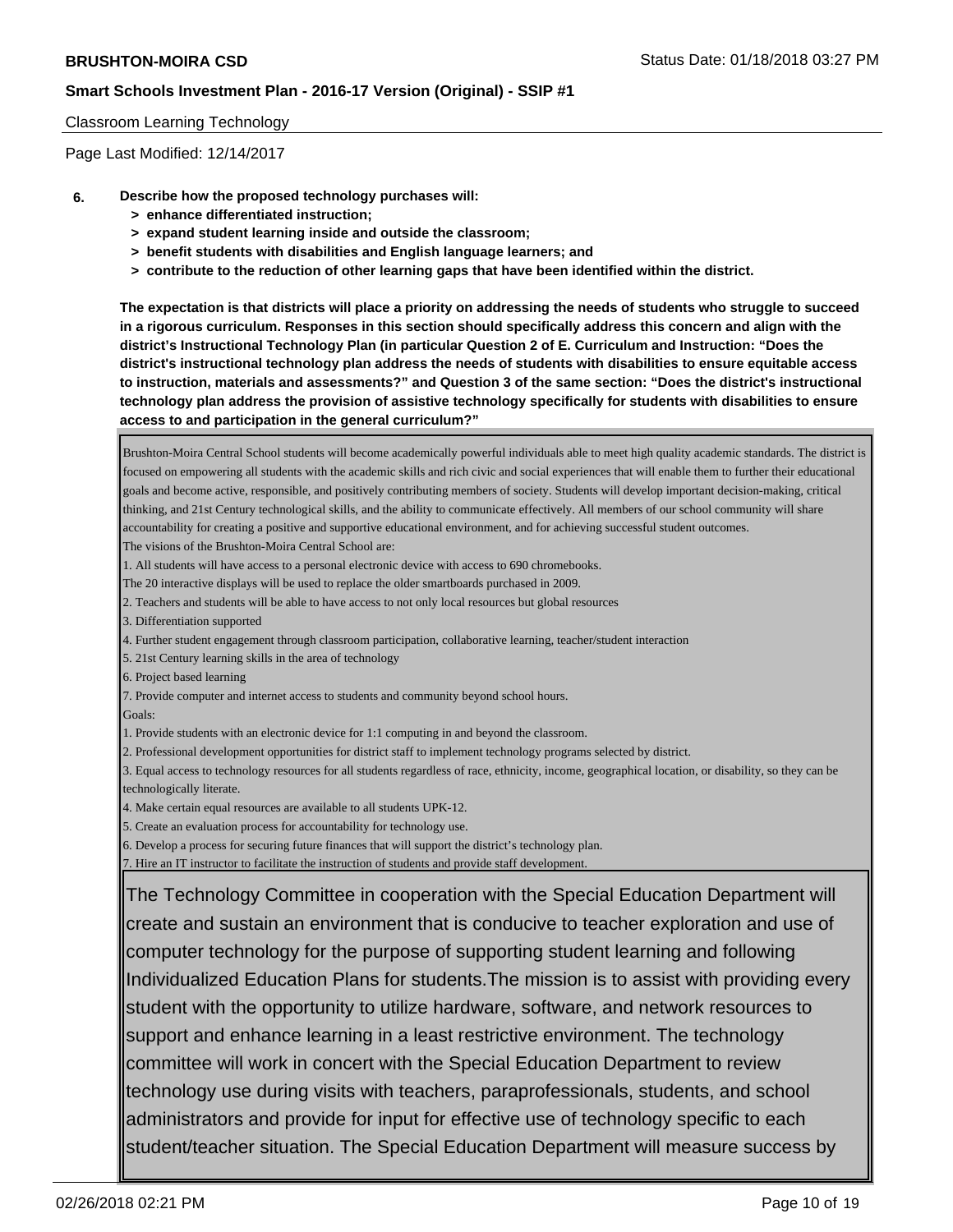Classroom Learning Technology

Page Last Modified: 12/14/2017

tracking the progress of objectives from IEPs.Student achievement and progress will be tracked by using standards-based computer programs with the feature of tracking and measuring student progress, such as STAR and Castle Learning. Students with disabilities and English Language Learners will benefit from those opportunities listed above but will also have the added benefit of technology that can more easily and readily adapt information and teaching to their particular needs. For example, if a student needs a passage read aloud he/she will not need to wait for an adult to be available and will be able to hear the passage as many times as necessary. ELL students will be able to access content in their native language to more easily assist them with interpretation of difficult concepts that have yet to be mastered. Technology will allow a student's education to truly be personalized.

**7. Where appropriate, describe how the proposed technology purchases will enhance ongoing communication with parents and other stakeholders and help the district facilitate technology-based regional partnerships, including distance learning and other efforts.**

We plan to continue expanding WiFi capacity within our school campus and increase student access through our 1:1 initiative. We plan to have the high school computer lab open from 3:00-5:00 PM one day a week for parents and community members to utilize. We plan to implement WiFi hotspots on our buses over time in order to allow students to complete homework while at sporting events and to park the buses within the community to increase connectivity.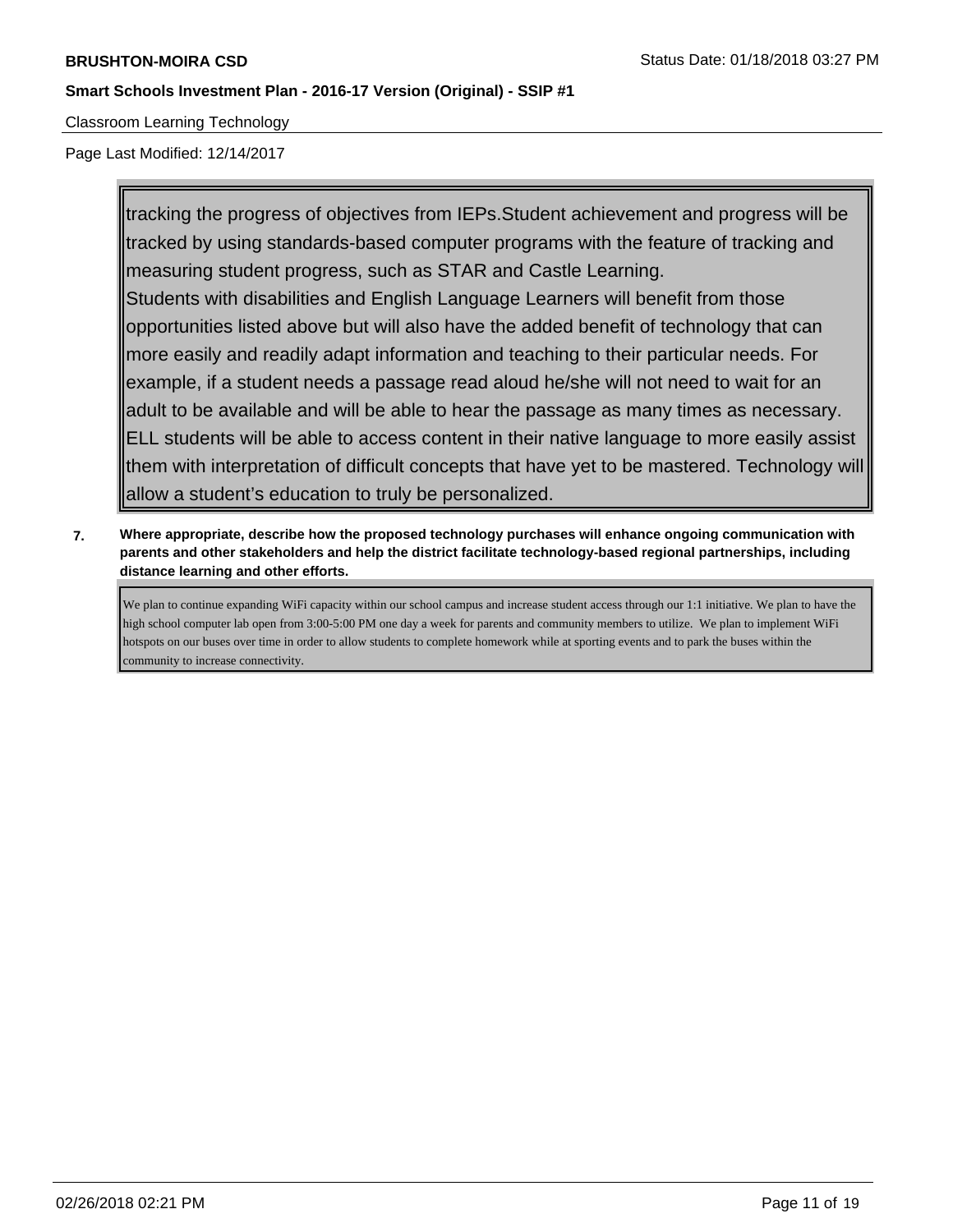#### Classroom Learning Technology

Page Last Modified: 12/14/2017

**8. Describe the district's plan to provide professional development to ensure that administrators, teachers and staff can employ the technology purchased to enhance instruction successfully.**

**Note: This response should be aligned and expanded upon in accordance with your district's response to Question 1 of F. Professional Development of your Instructional Technology Plan: "Please provide a summary of professional development offered to teachers and staff, for the time period covered by this plan, to support technology to enhance teaching and learning. Please include topics, audience and method of delivery within your summary."**

| <b>TOPIC</b>                                      |  |
|---------------------------------------------------|--|
| <b>AUDIENCE</b>                                   |  |
| METHOD OF DELIVERY                                |  |
|                                                   |  |
| Setting up 1:1 Computing                          |  |
| <b>Technology Committee</b>                       |  |
| Site visit to Colton-Pierrepont CSD - Fall 2015   |  |
|                                                   |  |
| Google Apps                                       |  |
| <b>Instructional Staff</b>                        |  |
| September PD Day In-House and BOCES -2015-2018    |  |
|                                                   |  |
| Google Education                                  |  |
| <b>Instructional Staff</b>                        |  |
| October PD Day In-House and BOCES - 2015-2018     |  |
|                                                   |  |
| Policy Writing for 1:1 Computing                  |  |
| <b>Technology Committee</b>                       |  |
| To be completed Spring 2016                       |  |
|                                                   |  |
| Policy Review for 1:1 Computing                   |  |
| <b>Technology Committee</b>                       |  |
| Annually                                          |  |
|                                                   |  |
| Assistive Technology for all students             |  |
| <b>Instructional Staff</b>                        |  |
| October PD Day In-House and BOCES - 2015-2018     |  |
|                                                   |  |
| Chromebook Training<br><b>Instructional Staff</b> |  |
| On-going throughout the year - 2015-2018          |  |
|                                                   |  |
| Google Summit                                     |  |
| <b>Instructional Staff</b>                        |  |
| Spring 2016, Summer 2016                          |  |
|                                                   |  |
| Moodle                                            |  |
| <b>Instructional Staff</b>                        |  |
| On-going throughout the year - 2015-2018          |  |
|                                                   |  |
| Cloud-based teaching                              |  |
| <b>Instructional Staff</b>                        |  |
| On-going throughout the year - 2015-2018          |  |
|                                                   |  |
|                                                   |  |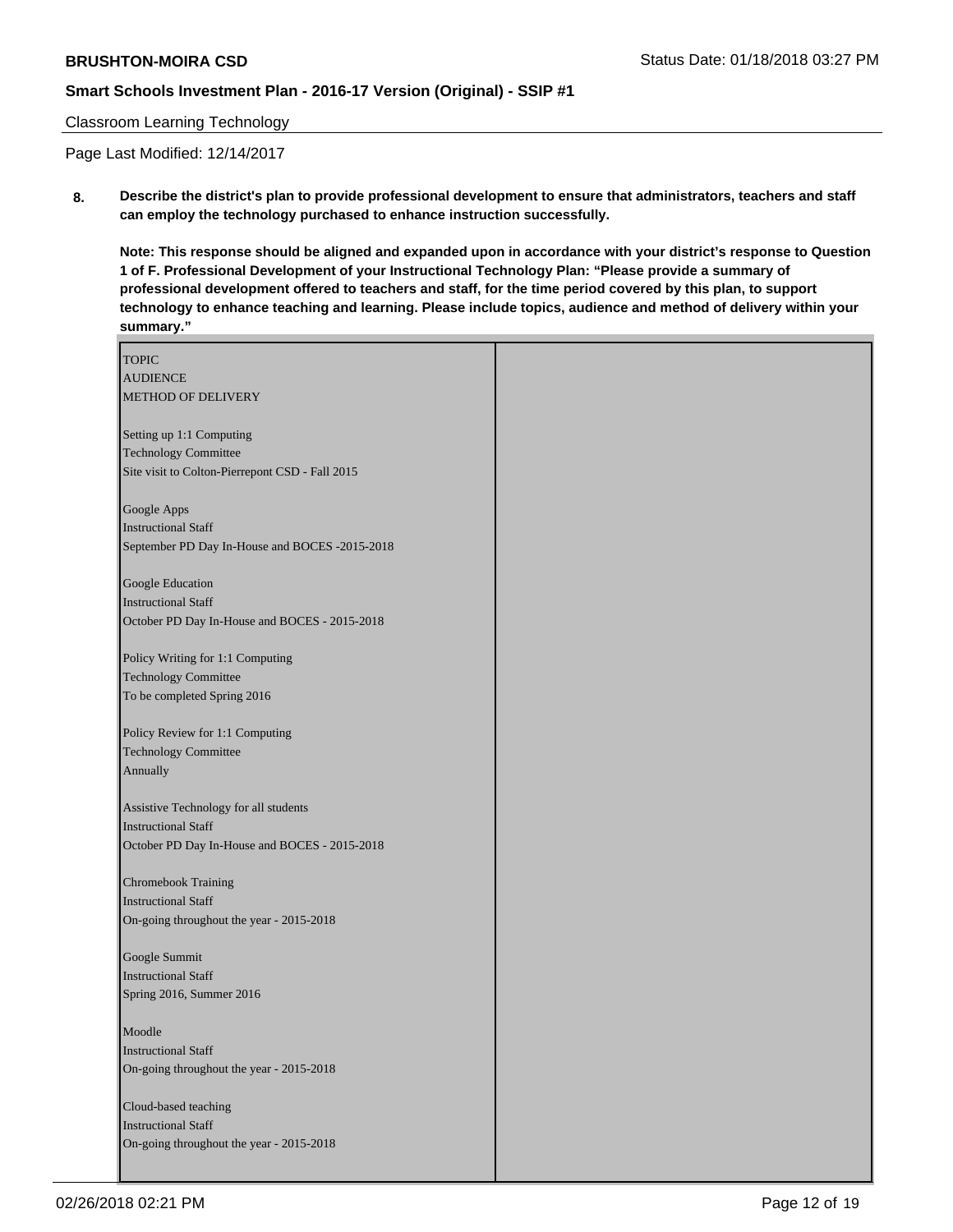#### Classroom Learning Technology

Page Last Modified: 12/14/2017

| Flipped and Blended learning             |  |
|------------------------------------------|--|
| <b>Instructional Staff</b>               |  |
| On-going throughout the year - 2015-2018 |  |
|                                          |  |

- **9. Districts must contact the SUNY/CUNY teacher preparation program that supplies the largest number of the district's new teachers to request advice on innovative uses and best practices at the intersection of pedagogy and educational technology.**
	- By checking this box, you certify that you have contacted the SUNY/CUNY teacher preparation program that supplies the largest number of your new teachers to request advice on these issues.
	- **9a. Please enter the name of the SUNY or CUNY Institution that you contacted.**

SUNY @ Potsdam

**9b. Enter the primary Institution phone number.**

#### (315)267-2539

**9c. Enter the name of the contact person with whom you consulted and/or will be collaborating with on innovative uses of technology and best practices.**

Nicole Conant; conantna@potsdam.edu

**10. A district whose Smart Schools Investment Plan proposes the purchase of technology devices and other hardware must account for nonpublic schools in the district.**

#### **Are there nonpublic schools within your school district?**

- Yes
- $\boxtimes$  No
- **11.** Nonpublic Classroom Technology Loan Calculator

The Smart Schools Bond Act provides that any Classroom Learning Technology purchases made using Smart Schools funds shall be lent, upon request, to nonpublic schools in the district. However, no school district shall be required to loan technology in amounts greater than the total obtained and spent on technology pursuant to the Smart Schools Bond Act and the value of such loan may not exceed the total of \$250 multiplied by the nonpublic school enrollment in the base year at the time of enactment.

See: http://www.p12.nysed.gov/mgtserv/smart\_schools/docs/Smart\_Schools\_Bond\_Act\_Guidance\_04.27.15\_Final.pdf.

|                                       | 1. Classroom<br>Technology<br>Sub-allocation | 2. Public<br>Enrollment<br>$(2014 - 15)$ | 13. Nonpublic<br>Enrollment<br>(2014-15) | 4. Sum of<br>l Public and<br>l Nonpublic<br>Enrollment                                        | l 5. Total Per<br>Pupil Sub-<br>allocation | l 6. Total<br>Nonpublic Loan<br>Amount |
|---------------------------------------|----------------------------------------------|------------------------------------------|------------------------------------------|-----------------------------------------------------------------------------------------------|--------------------------------------------|----------------------------------------|
| Calculated Nonpublic Loan<br>l Amount |                                              |                                          |                                          | (No Response)   (No Response)   (No Response)   (No Response)   (No Response)   (No Response) |                                            |                                        |

**12. To ensure the sustainability of technology purchases made with Smart Schools funds, districts must demonstrate a long-term plan to maintain and replace technology purchases supported by Smart Schools Bond Act funds. This sustainability plan shall demonstrate a district's capacity to support recurring costs of use that are ineligible for Smart Schools Bond Act funding such as device maintenance, technical support, Internet and wireless fees, maintenance of hotspots, staff professional development, building maintenance and the replacement of incidental items. Further, such a sustainability plan shall include a long-term plan for the replacement of purchased devices and equipment at the end of their useful life with other funding sources.**

 $\boxtimes$  By checking this box, you certify that the district has a sustainability plan as described above.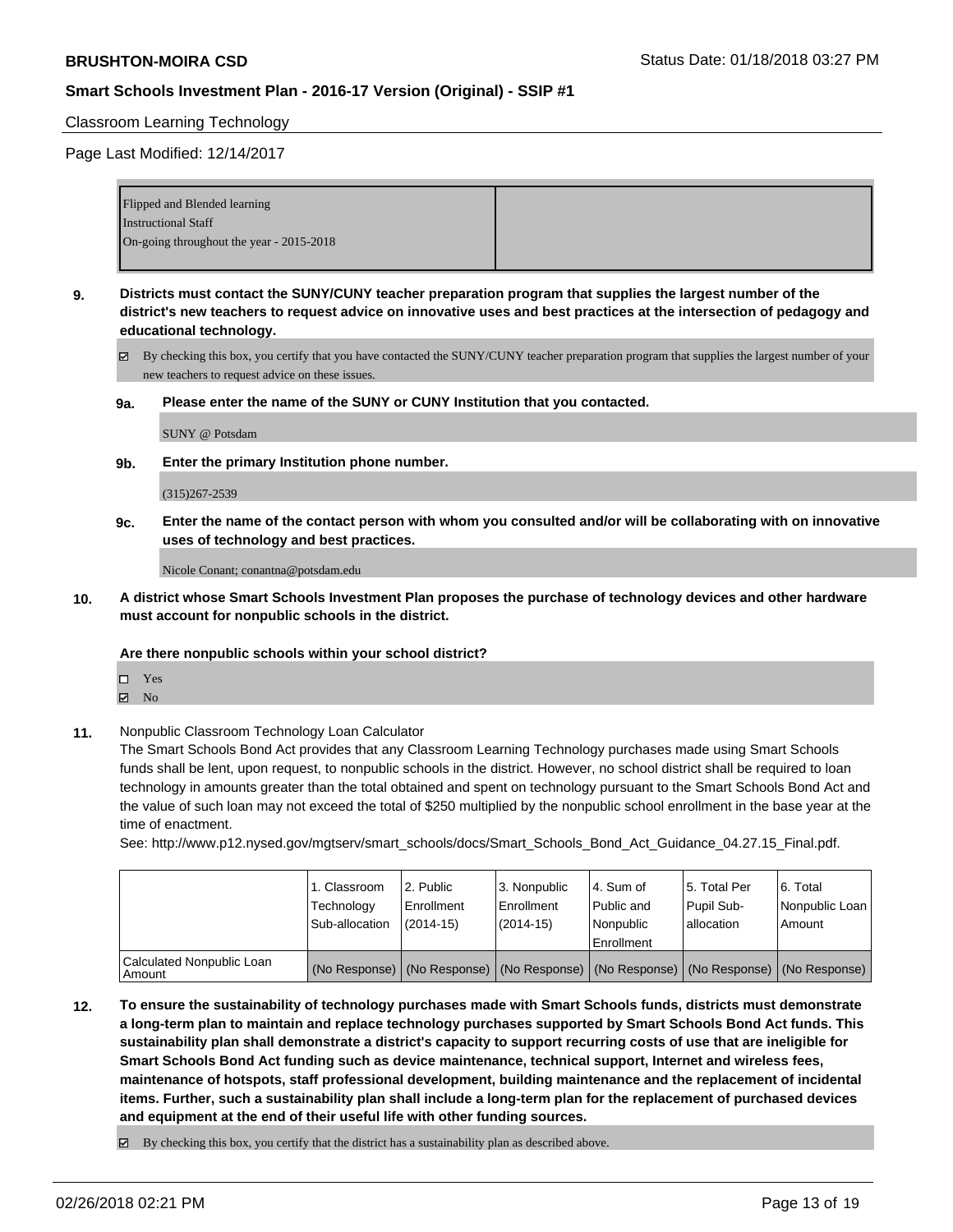Classroom Learning Technology

Page Last Modified: 12/14/2017

**13. Districts must ensure that devices purchased with Smart Schools Bond funds will be distributed, prepared for use, maintained and supported appropriately. Districts must maintain detailed device inventories in accordance with generally accepted accounting principles.**

By checking this box, you certify that the district has a distribution and inventory management plan and system in place.

**14.** If you are submitting an allocation for **Classroom Learning Technology** complete this table. **Note that the calculated Total at the bottom of the table must equal the Total allocation for this category that you entered in the SSIP Overview overall budget.**

|                          | Sub-Allocation |
|--------------------------|----------------|
| Interactive Whiteboards  | 100,000        |
| Computer Servers         | (No Response)  |
| <b>Desktop Computers</b> | (No Response)  |
| Laptop Computers         | 241,500        |
| <b>Tablet Computers</b>  | (No Response)  |
| <b>Other Costs</b>       | (No Response)  |
| Totals:                  | 341,500        |

**15. Please detail the type, quantity, per unit cost and total cost of the eligible items under each sub-category. This is especially important for any expenditures listed under the "Other" category. All expenditures must be capital-bond eligible to be reimbursed through the SSBA. If you have any questions, please contact us directly through smartschools@nysed.gov.**

**Please specify in the "Item to be Purchased" field which specific expenditures and items are planned to meet the district's nonpublic loan requirement, if applicable.**

**NOTE: Wireless Access Points that will be loaned/purchased for nonpublic schools should ONLY be included in this category, not under School Connectivity, where public school districts would list them. Add rows under each sub-category for additional items, as needed.**

| Select the allowable expenditure<br>type.<br>Repeat to add another item under<br>each type. | I Item to be Purchased     | Quantity | Cost per Item | <b>Total Cost</b> |
|---------------------------------------------------------------------------------------------|----------------------------|----------|---------------|-------------------|
| Interactive Whiteboards                                                                     | <b>Interactive Display</b> | 20       | 5.000         | 100.000           |
| <b>Laptop Computers</b>                                                                     | Chromebooks                | 690      | 350           | 241,500           |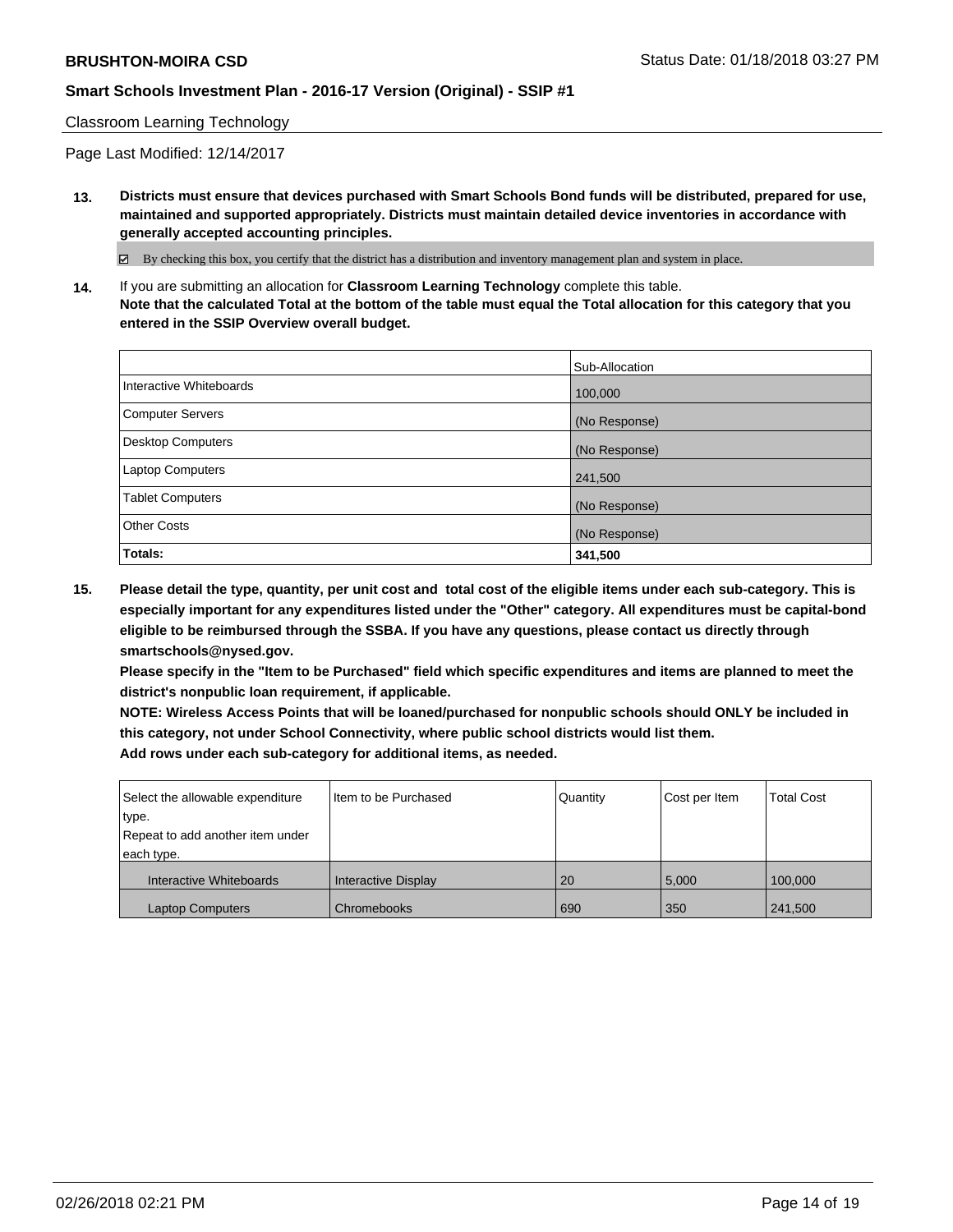#### Pre-Kindergarten Classrooms

Page Last Modified: 12/14/2017

**1. Provide information regarding how and where the district is currently serving pre-kindergarten students and justify the need for additional space with enrollment projections over 3 years.**

(No Response)

- **2. Describe the district's plan to construct, enhance or modernize education facilities to accommodate prekindergarten programs. Such plans must include:**
	- **Specific descriptions of what the district intends to do to each space;**
	- **An affirmation that pre-kindergarten classrooms will contain a minimum of 900 square feet per classroom;**
	- **The number of classrooms involved;**
	- **The approximate construction costs per classroom; and**
	- **Confirmation that the space is district-owned or has a long-term lease that exceeds the probable useful life of the improvements.**
- **3. Smart Schools Bond Act funds may only be used for capital construction costs. Describe the type and amount of additional funds that will be required to support ineligible ongoing costs (e.g. instruction, supplies) associated with any additional pre-kindergarten classrooms that the district plans to add.**

(No Response)

**4. All plans and specifications for the erection, repair, enlargement or remodeling of school buildings in any public school district in the State must be reviewed and approved by the Commissioner. Districts that plan capital projects using their Smart Schools Bond Act funds will undergo a Preliminary Review Process by the Office of Facilities Planning.**

**Please indicate on a separate row each project number given to you by the Office of Facilities Planning.**

| <b>Project Number</b> |  |
|-----------------------|--|
| (No Response)         |  |

**5.** If you have made an allocation for **Pre-Kindergarten Classrooms,** complete this table.

**Note that the calculated Total at the bottom of the table must equal the Total allocation for this category that you entered in the SSIP Overview overall budget.**

|                                          | Sub-Allocation |
|------------------------------------------|----------------|
| Construct Pre-K Classrooms               | (No Response)  |
| Enhance/Modernize Educational Facilities | (No Response)  |
| Other Costs                              | (No Response)  |
| Totals:                                  | 0              |

**6. Please detail the type, quantity, per unit cost and total cost of the eligible items under each sub-category. This is especially important for any expenditures listed under the "Other" category. All expenditures must be capital-bond eligible to be reimbursed through the SSBA. If you have any questions, please contact us directly through smartschools@nysed.gov.**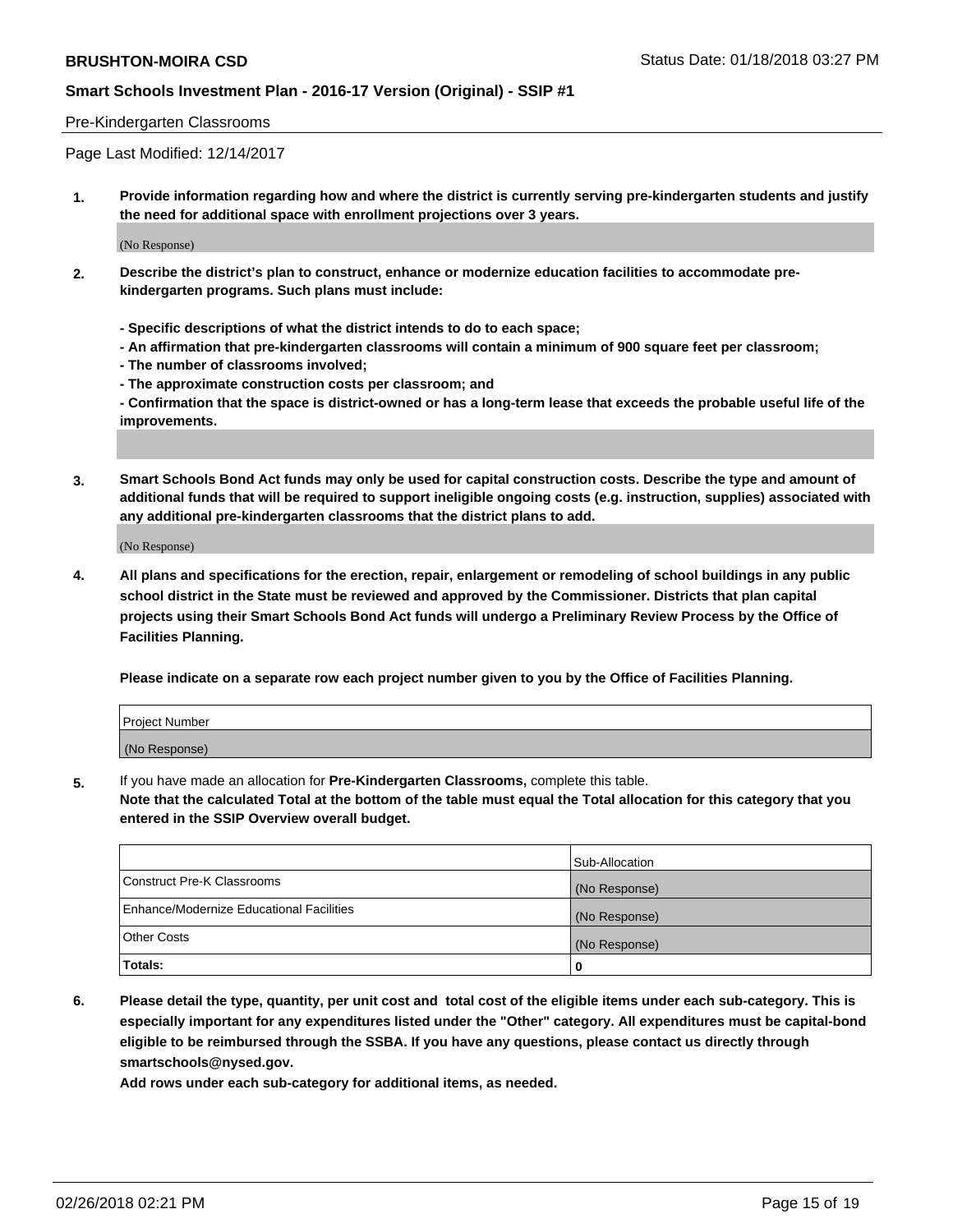# Pre-Kindergarten Classrooms

Page Last Modified: 12/14/2017

| Select the allowable expenditure | Item to be purchased | Quantity      | Cost per Item | <b>Total Cost</b> |
|----------------------------------|----------------------|---------------|---------------|-------------------|
| type.                            |                      |               |               |                   |
| Repeat to add another item under |                      |               |               |                   |
| each type.                       |                      |               |               |                   |
| (No Response)                    | (No Response)        | (No Response) | (No Response) | (No Response)     |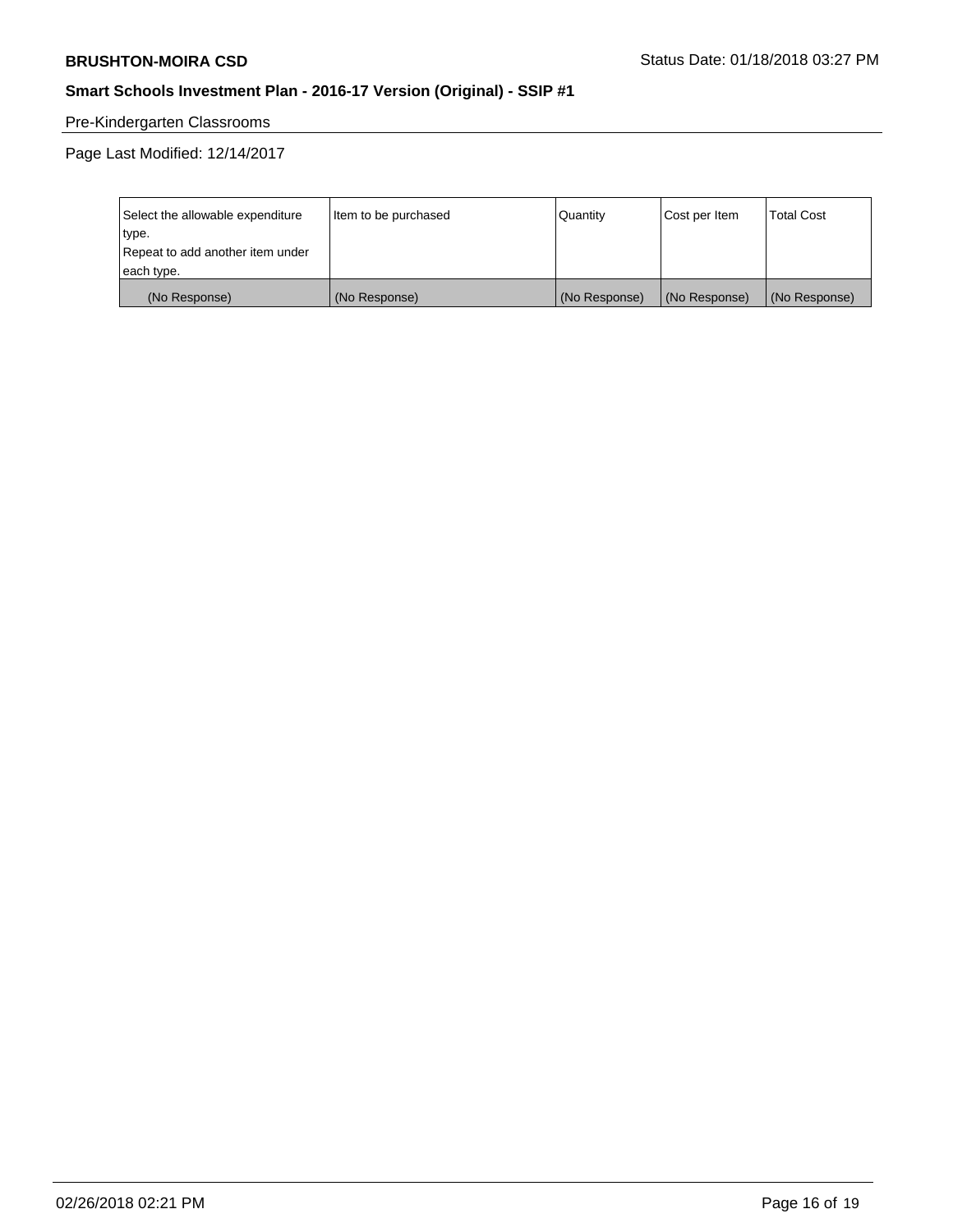Replace Transportable Classrooms

Page Last Modified: 12/14/2017

**1. Describe the district's plan to construct, enhance or modernize education facilities to provide high-quality instructional space by replacing transportable classrooms.**

(No Response)

**2. All plans and specifications for the erection, repair, enlargement or remodeling of school buildings in any public school district in the State must be reviewed and approved by the Commissioner. Districts that plan capital projects using their Smart Schools Bond Act funds will undergo a Preliminary Review Process by the Office of Facilities Planning.**

**Please indicate on a separate row each project number given to you by the Office of Facilities Planning.**

| <b>Project Number</b> |  |
|-----------------------|--|
| (No Response)         |  |
|                       |  |

**3. For large projects that seek to blend Smart Schools Bond Act dollars with other funds, please note that Smart Schools Bond Act funds can be allocated on a pro rata basis depending on the number of new classrooms built that directly replace transportable classroom units.**

**If a district seeks to blend Smart Schools Bond Act dollars with other funds describe below what other funds are being used and what portion of the money will be Smart Schools Bond Act funds.**

(No Response)

**4.** If you have made an allocation for **Replace Transportable Classrooms**, complete this table. **Note that the calculated Total at the bottom of the table must equal the Total allocation for this category that you entered in the SSIP Overview overall budget.**

|                                                | Sub-Allocation |
|------------------------------------------------|----------------|
| Construct New Instructional Space              | (No Response)  |
| Enhance/Modernize Existing Instructional Space | (No Response)  |
| Other Costs                                    | (No Response)  |
| Totals:                                        | 0              |

**5. Please detail the type, quantity, per unit cost and total cost of the eligible items under each sub-category. This is especially important for any expenditures listed under the "Other" category. All expenditures must be capital-bond eligible to be reimbursed through the SSBA. If you have any questions, please contact us directly through smartschools@nysed.gov.**

| Select the allowable expenditure | Item to be purchased | Quantity      | Cost per Item | <b>Total Cost</b> |
|----------------------------------|----------------------|---------------|---------------|-------------------|
| type.                            |                      |               |               |                   |
| Repeat to add another item under |                      |               |               |                   |
| each type.                       |                      |               |               |                   |
| (No Response)                    | (No Response)        | (No Response) | (No Response) | (No Response)     |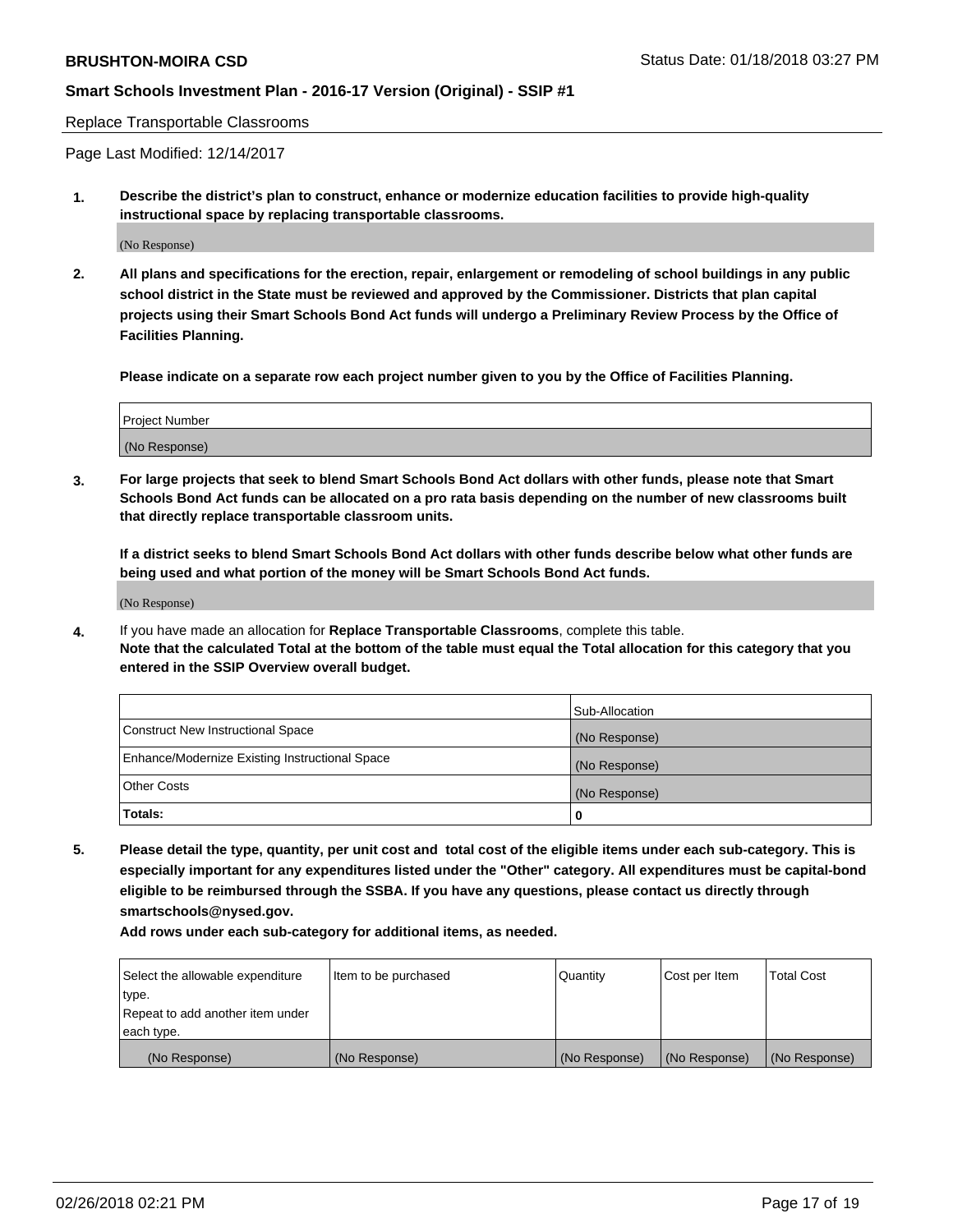#### High-Tech Security Features

Page Last Modified: 12/14/2017

**1. Describe how you intend to use Smart Schools Bond Act funds to install high-tech security features in school buildings and on school campuses.**

The District plans to install 2 outdoor and 7 indoor cameras for security purposes. This will enable the District to increase security.

**2. All plans and specifications for the erection, repair, enlargement or remodeling of school buildings in any public school district in the State must be reviewed and approved by the Commissioner. Districts that plan capital projects using their Smart Schools Bond Act funds will undergo a Preliminary Review Process by the Office of Facilities Planning.** 

**Please indicate on a separate row each project number given to you by the Office of Facilities Planning.**

| <b>Project Number</b> |  |  |
|-----------------------|--|--|
|                       |  |  |
| 161601040001012       |  |  |

- **3. Was your project deemed eligible for streamlined Review?**
	- Yes **Z** No
- **4. Include the name and license number of the architect or engineer of record.**

| Name                    | License Number |
|-------------------------|----------------|
| <b>SEI Design Group</b> | 29199          |

**5.** If you have made an allocation for **High-Tech Security Features**, complete this table. **Note that the calculated Total at the bottom of the table must equal the Total allocation for this category that you entered in the SSIP Overview overall budget.**

|                                                      | Sub-Allocation |
|------------------------------------------------------|----------------|
| Capital-Intensive Security Project (Standard Review) | (No Response)  |
| <b>Electronic Security System</b>                    | 10,000         |
| <b>Entry Control System</b>                          | (No Response)  |
| Approved Door Hardening Project                      | (No Response)  |
| <b>Other Costs</b>                                   | (No Response)  |
| Totals:                                              | 10,000         |

**6. Please detail the type, quantity, per unit cost and total cost of the eligible items under each sub-category. This is especially important for any expenditures listed under the "Other" category. All expenditures must be capital-bond eligible to be reimbursed through the SSBA. If you have any questions, please contact us directly through smartschools@nysed.gov.**

| Select the allowable expenditure  | Item to be purchased               | Quantity | Cost per Item | <b>Total Cost</b> |
|-----------------------------------|------------------------------------|----------|---------------|-------------------|
| type.                             |                                    |          |               |                   |
| Repeat to add another item under  |                                    |          |               |                   |
| each type.                        |                                    |          |               |                   |
| <b>Electronic Security System</b> | <b>Additional Security Cameras</b> |          | 1.111         | 10.000            |